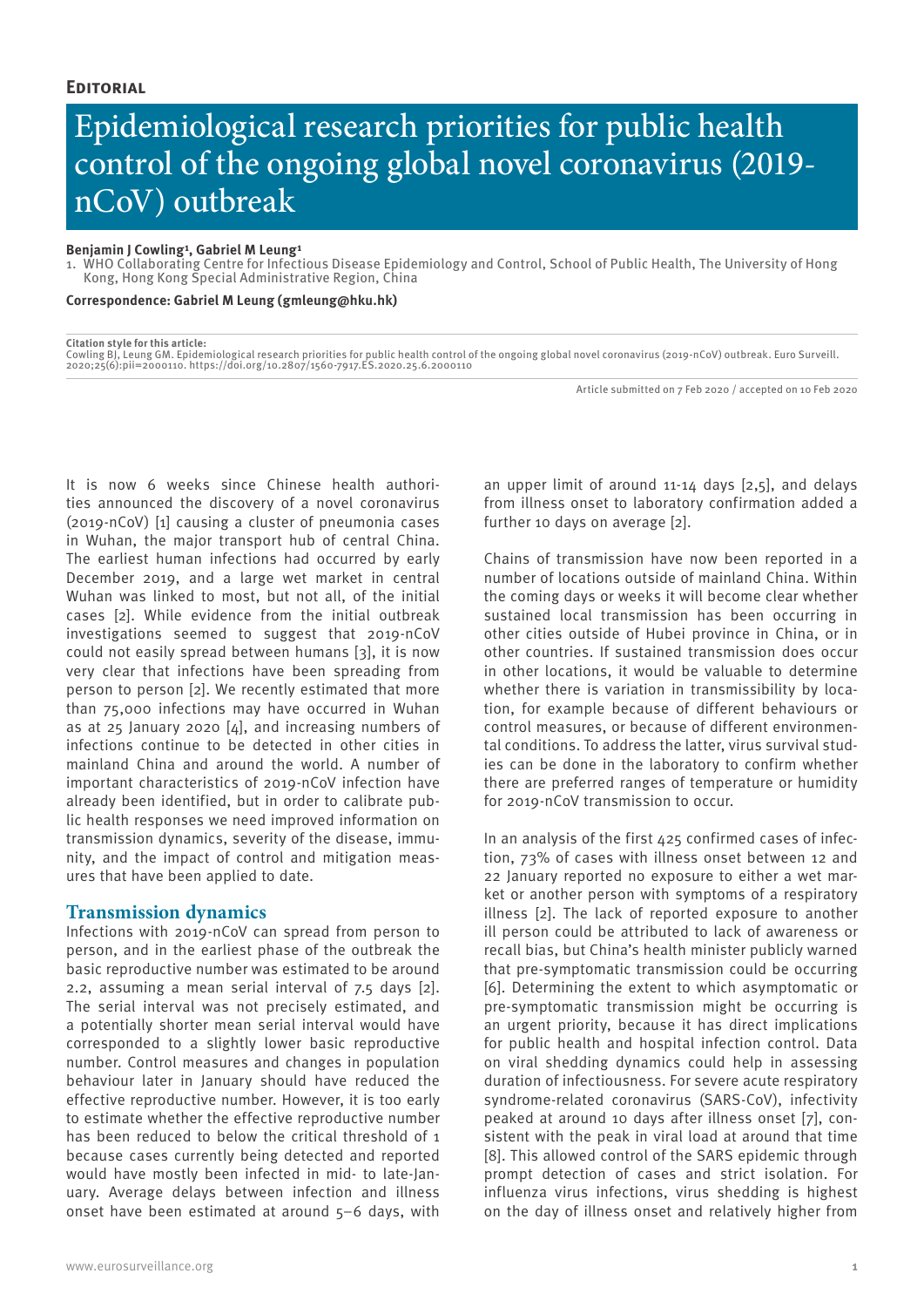# **Table.**

## Research priorities to guide the public health response to 2019-nCoV

| Domain                   | <b>Priorities</b>                                                                                                        | Study designs / data sources required                                                                                                                                                                |
|--------------------------|--------------------------------------------------------------------------------------------------------------------------|------------------------------------------------------------------------------------------------------------------------------------------------------------------------------------------------------|
| Transmission<br>dynamics | Provide robust estimates of the serial interval and<br>generation time                                                   | Detailed exposure and illness onset information from<br>unselected case clusters in line lists, preferably from more than<br>one epicentre                                                           |
|                          | Estimate effective reproductive number $(R)$ in other<br>cities (i.e. ex-Wuhan) in China and elsewhere                   | Epidemic curves for each city by dates of illness onset,<br>preferably stratified by likely source of infection (zoonotic,<br>environmental point source, local case vs imported index case)         |
|                          | Clarify the relative importance of pre-symptomatic /<br>asymptomatic transmission                                        | Detailed reports of transmission events and symptomatic status<br>of infectors; viral shedding data; special studies in households<br>and other closed settings                                      |
|                          | Determine the role of different age groups in<br>transmission, particularly children                                     | Transmission studies in households and other closed settings;<br>serological studies                                                                                                                 |
|                          | Determine the relative importance of possible modes<br>of transmission                                                   | Outbreak investigations, in particular for superspreading<br>events; environmental sampling, air sampling and exhaled<br>breath sampling; special studies in households and other<br>closed settings |
|                          | Determine environmental effects on virus survival<br>and transmission                                                    | Virus survival studies in situ vivo and in vitro; environmental<br>sampling studies                                                                                                                  |
|                          |                                                                                                                          |                                                                                                                                                                                                      |
| Severity                 | Provide robust estimates of the risk of fatality<br>of hospitalised cases, by age or other important<br>groupings        | Reports from unselected clinical cohorts of times to death or<br>recovery among resolved cases                                                                                                       |
|                          | Provide robust estimates of the risk of fatality of<br>symptomatic cases, by age or other important<br>groupings         | Estimates of incidence from population-wide surveillance of<br>mild cases                                                                                                                            |
|                          | Identify groups at high risk of severe infection                                                                         | Case-control studies; cohort studies                                                                                                                                                                 |
|                          |                                                                                                                          |                                                                                                                                                                                                      |
| Susceptibility           | Determine if children are infected, and if so, if they<br>are infectious                                                 | Transmission studies in households and other closed settings;<br>serological studies                                                                                                                 |
|                          | Determine if all infections result in neutralising<br>immunity                                                           | Convalescent serology from mild as well as severe cases, in all<br>age groups                                                                                                                        |
|                          |                                                                                                                          |                                                                                                                                                                                                      |
| Control measures         | Provide impact estimates of travel restrictions,<br>border screening and quarantine policies on non-<br>local spread     | Modelling analyses of local and global spread of infections                                                                                                                                          |
|                          | Estimate the effects of social distancing measures<br>and other non-pharmaceutical interventions on<br>transmissibility  | Comparative analyses of transmissibility in different locations                                                                                                                                      |
|                          | Predict the most effective measures to reduce the<br>peak burden on healthcare providers and other<br>societal functions | Modelling studies incorporating healthcare capacity and<br>processes                                                                                                                                 |

shortly before symptom onset until a few days after onset [9]. To date, transmission patterns of 2019-nCoV appear more similar to influenza, with contagiousness occurring around the time of symptom onset, rather than SARS.

Transmission of respiratory viruses generally happens through large respiratory droplets, but some respiratory viruses can spread through fine particle aerosols [10], and indirect transmission via fomites can also play a role. Coronaviruses can also infect the human gastrointestinal tract [11,12], and faecal-oral transmission might also play a role in this instance. The SARS-CoV superspreading event at Amoy Gardens where more than 300 cases were infected was attributed to faecal-oral, then airborne, spread through pressure differentials between contaminated effluent pipes, bathroom floor drains and flushing toilets [13]. The first large identifiable superspreading event during the present 2019-nCoV outbreak has apparently taken place on the *Diamond Princess* cruise liner quarantined off the coast of Yokohama, Japan, with at least 130 passengers tested positive for 2019-nCoV as at 10 February 2020 [14]. Identifying which modes are important for 2019-nCoV transmission would inform the importance of personal protective measures such as face masks (and specifically which types) and hand hygiene.

# **Disease severity and immunity**

The first human infections were identified through a surveillance system for pneumonia of unknown aetiology, and all of the earliest infections therefore had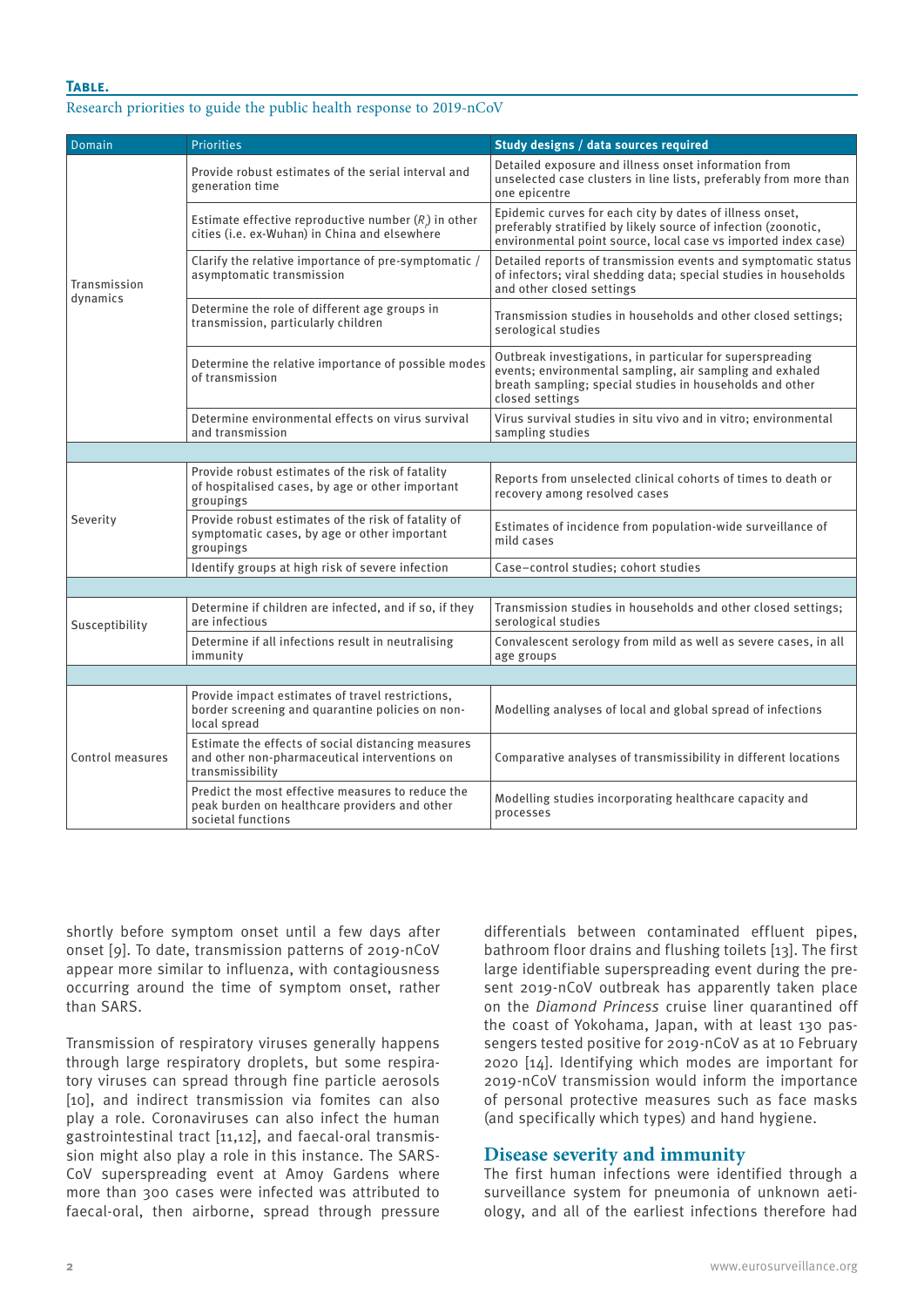pneumonia. It is well established that some infections can be severe, particularly in older adults with underlying medical conditions [15,16], but based on the generally mild clinical presentation of 2019-nCoV cases detected outside China, it appears that there could be many more mild infections than severe infections. Determining the spectrum of clinical manifestations of 2019-nCoV infections is perhaps the most urgent research priority, because it determines the strength of public health response required. If the seriousness of infection is similar to the 1918/19 Spanish influenza, and therefore at the upper end of severity scales in influenza pandemic plans, the same responses would be warranted for 2019-nCoV as for the most severe influenza pandemics. If, however, the seriousness of infection is similar to seasonal influenza, especially during milder seasons, mitigation measures could be tuned accordingly.

Beyond a robust assessment of overall severity, it is also important to determine high risk groups. Infections would likely be more severe in older adults, obese individuals or those with underlying medical conditions, but there have not yet been reports of severity of infections in pregnant women, and very few cases have been reported in children [2].

Those under 18 years are a critical group to study in order to tease out the relative roles of susceptibility vs severity as possible underlying causes for the very rare recorded instances of infection in this age group. Are children protected from infection or do they not fall ill after infection? If they are naturally immune, which is unlikely, we should understand why; otherwise, even if they do not show symptoms, it is important to know if they shed the virus. Obviously, the question about virus shedding of those being infected but asymptomatic leads to the crucial question of infectivity. Answers to these questions are especially pertinent as basis for decisions on school closure as a social distancing intervention, which can be hugely disruptive not only for students but also because of its knock-on effect for child care and parental duties. Very few children have been confirmed 2019-nCoV cases so far but that does not necessarily mean that they are less susceptible or that they could not be latent carriers. Serosurveys in affected locations could inform this, in addition to truly assessing the clinical severity spectrum.

Another question on susceptibility is regarding whether 2019-nCoV infection confers neutralising immunity, usually but not always, indicated by the presence of neutralising antibodies in convalescent sera. Some experts already questioned whether the 2019-nCoV may behave similarly to MERS-CoV in cases exhibiting mild symptoms without eliciting neutralising antibodies [17]. A separate question pertains to the possibility of antibody-dependent enhancement of infection or of disease [18,19]. If either of these were to be relevant, the transmission dynamics could become more complex.

# **Control and mitigation measures**

A wide range of control measures can be considered to contain or mitigate an emerging infection such as 2019-nCoV. Internationally, the past week has seen an increasing number of countries issue travel advisories or outright entry bans on persons from Hubei province or China as a whole, as well as substantial cuts in flights to and from affected areas out of commercial considerations. Evaluation of these mobility restrictions can confirm their potential effectiveness in delaying local epidemics [20], and can also inform when as well as how to lift these restrictions.

If and when local transmission begins in a particular location, a variety of community mitigation measures can be implemented by health authorities to reduce transmission and thus reduce the growth rate of an epidemic, reduce the height of the epidemic peak and the peak demand on healthcare services, as well as reduce the total number of infected persons [21]. A number of social distancing measures have already been implemented in Chinese cities in the past few weeks including school and workplace closures. It should now be an urgent priority to quantify the effects of these measures and specifically whether they can reduce the effective reproductive number below 1, because this will guide the response strategies in other locations. During the 1918/19 influenza pandemic, cities in the United States, which implemented the most aggressive and sustained community measures were the most successful ones in mitigating the impact of that pandemic [22].

Similarly to international travel interventions, local social distancing measures should be assessed for their impact and when they could be safely discontinued, albeit in a coordinated and deliberate manner across China such that recrudescence in the epidemic curve is minimised. Mobile telephony global positioning system (GPS) data and location services data from social media providers such as Baidu and Tencent in China could become the first occasion when these data inform outbreak control in real time.

At the individual level, surgical face masks have often been a particularly visible image from affected cities in China. Face masks are essential components of personal protective equipment in healthcare settings, and should be recommended for ill persons in the community or for those who care for ill persons. However, there is now a shortage of supply of masks in China and elsewhere, and debates are ongoing about their protective value for uninfected persons in the general community.

The Table summarises research gaps to guide the public health response identified.

In conclusion, there are a number of urgent research priorities to inform the public health response to the global spread of 2019-nCoV infections. Establishing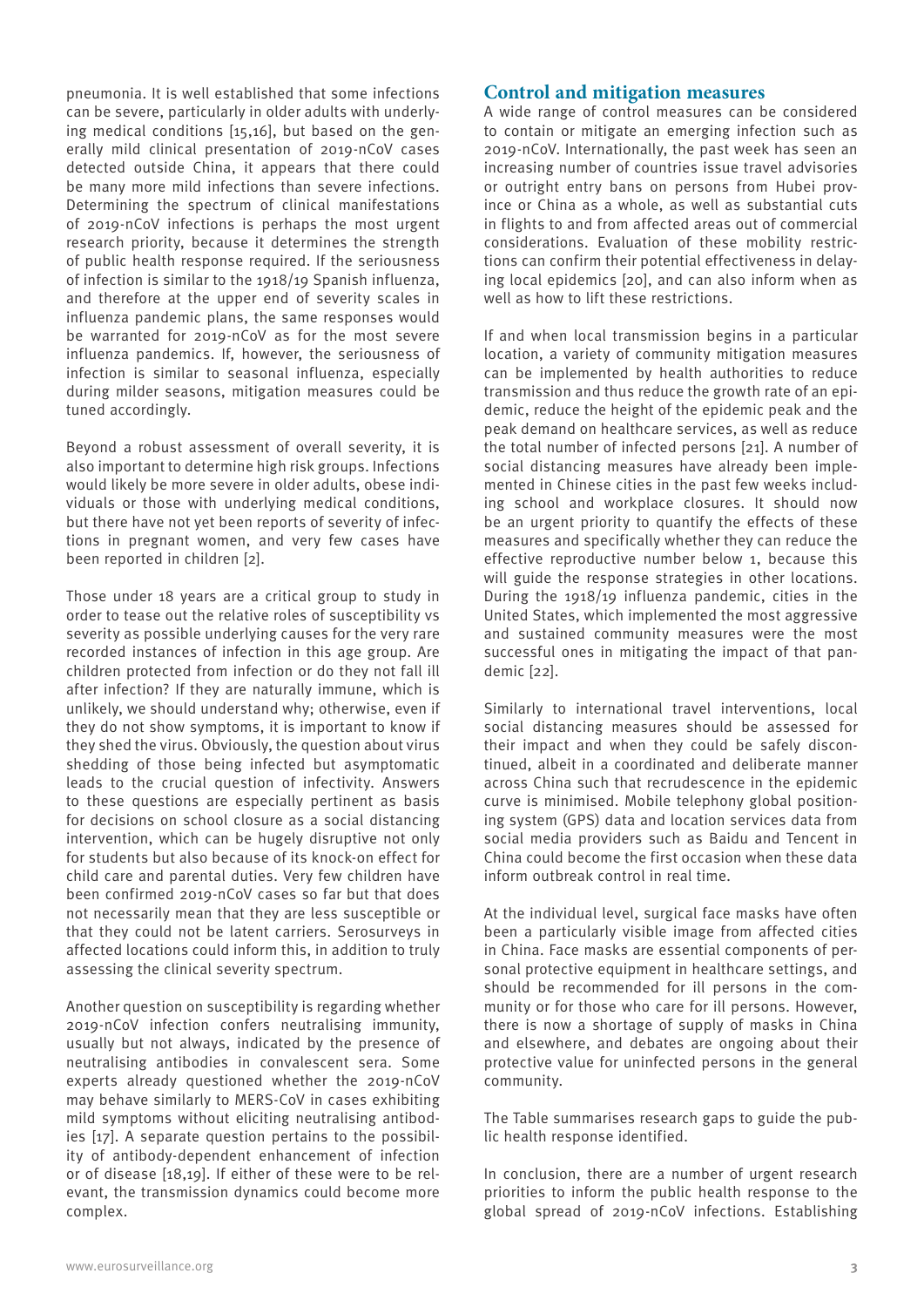robust estimates of the clinical severity of infections is probably the most pressing, because flattening out the surge in hospital admissions would be essential if there is a danger of hospitals becoming overwhelmed with patients who require inpatient care, not only for those infected with 2019-nCoV but also for urgent acute care of patients with other conditions including those scheduled for procedures and operations. In addressing the research gaps identified here, there is a need for strong collaboration of a competent corps of epidemiological scientists and public health workers who have the flexibility to cope with the surge capacity required, as well as support from laboratories that can deliver on the ever rising demand for diagnostic tests for 2019-nCoV and related sequelae. The readiness survey by Reusken et al. in this issue of *Eurosurveillance* testifies to the rapid response and capabilities of laboratories across Europe should the outbreak originating in Wuhan reach this continent [23].

In the medium term, we look towards the identification of efficacious pharmaceutical agents to prevent and treat what may likely become an endemic infection globally. Beyond the first year, one interesting possibility in the longer term, perhaps borne of wishful hope, is that after the first few epidemic waves, the subsequent endemic re-infections could be of milder severity. Particularly if children are being infected and are developing immunity hereafter, 2019-nCoV could optimistically become the fifth human coronavirus causing the common cold.

## **Conflict of interest**

None declared.

### **Authors' contributions**

Wrote first draft: BJC. Critically revised draft and approved final version: BJC and GML.

#### **References**

- Zhou P, Yang XL, Wang XG, Hu B, Zhang L, Zhang W, et al. A pneumonia outbreak associated with a new coronavirus of probable bat origin. Nature. 2020. http://dx.doi.org/10.1038/ s41586-020-2012-7 PMID:32015507
- 2. Li Q, Guan X, Wu P, Wang X, Zhou L, Tong Y, et al. Early Transmission Dynamics in Wuhan, China, of Novel Coronavirus-Infected Pneumonia. N Engl J Med. 2020;NEJMoa2001316. PMID:31995857
- 3. Wu P, Hao X, Lau EHY, Wong JY, Leung KSM, Wu JT, et al. Real-time tentative assessment of the epidemiological characteristics of novel coronavirus infections in Wuhan, China, as at 22 January 2020. Euro Surveill. 2020;25(3):25. http://dx.doi.org/10.2807/1560-7917.ES.2020.25.3.2000044 PMID:31992388
- 4. Wu JT, Leung K, Leung GM. Nowcasting and forecasting the potential domestic and international spread of the 2019-nCoV outbreak originating in Wuhan, China: a modelling study. Lancet. 2020;S0140-6736(20)30260-9. PMID:32014114
- 5. Backer JA, Klinkenberg D, Wallinga J. Incubation period of 2019 novel coronavirus (2019-nCoV) infections among travellers from Wuhan, China, 20–28 January 2020. Euro Surveill. 2020;25(5):2000062. http://dx.doi.org/10.2807/1560-7917. ES.2020.25.5.2000062
- 6. Cohen E. China says coronavirus can spread before symptoms show -- calling into question US containment strategy. Atlanta:

CNN. [Accessed 4 Feb 2020]. Available from: https://edition. cnn.com/2020/01/26/health/coronavirus-spread-symptomschinese-officials/index.html

- 7. Pitzer VE, Leung GM, Lipsitch M. Estimating variability in the transmission of severe acute respiratory syndrome to household contacts in Hong Kong, China. Am J Epidemiol. 2007;166(3):355-63. http://dx.doi.org/10.1093/aje/kwm082 PMID:17493952
- Peiris JS, Chu CM, Cheng VC, Chan KS, Hung IF, Poon LL, et al. Clinical progression and viral load in a community outbreak of coronavirus-associated SARS pneumonia: a prospective study. Lancet. 2003;361(9371):1767-72. http://dx.doi.org/10.1016/ S0140-6736(03)13412-5 PMID:12781535
- Ip DKM, Lau LLH, Chan KH, Fang VJ, Leung GM, Peiris MJS, et al. The Dynamic Relationship Between Clinical Symptomatology and Viral Shedding in Naturally Acquired Seasonal and Pandemic Influenza Virus Infections. Clin Infect Dis. 2016;62(4):431-7. PMID:26518469
- 10. Tellier R, Li Y, Cowling BJ, Tang JW. Recognition of aerosol transmission of infectious agents: a commentary. BMC Infect Dis. 2019;19(1):101. http://dx.doi.org/10.1186/s12879-019- 3707-y PMID:30704406
- 11. Peiris JS, Lai ST, Poon LL, Guan Y, Yam LY, Lim W, et al.; SARS study group. Coronavirus as a possible cause of severe acute respiratory syndrome. Lancet. 2003;361(9366):1319-25. http:// dx.doi.org/10.1016/S0140-6736(03)13077-2 PMID:12711465
- 12. Zhou J, Li C, Zhao G, Chu H, Wang D, Yan HH, et al. Human intestinal tract serves as an alternative infection route for Middle East respiratory syndrome coronavirus. Sci Adv. 2017;3(11):eaao4966. http://dx.doi.org/10.1126/sciadv. aao4966 PMID:29152574
- 13. Yu IT, Qiu H, Tse LA, Wong TW. Severe acute respiratory syndrome beyond Amoy Gardens: completing the incomplete legacy. Clin Infect Dis. 2014;58(5):683-6. http://dx.doi. org/10.1093/cid/cit797 PMID:24319085
- 14. Swift R. Sixty more people confirmed with coronavirus on cruise ship in Japan: media. Tokyo: Reuters. [Accessed 10 Feb 2020]. Available from: https://www.reuters.com/article/ us-china-health-japan/sixty-more-people-confirmed-withcoronavirus-on-cruise-ship-in-japan-media-idUSKBN2040FG
- 15. Huang C, Wang Y, Li X, Ren L, Zhao J, Hu Y, et al. Clinical features of patients infected with 2019 novel coronavirus in Wuhan, China. Lancet. 2020;S0140-6736(20)30183-5. (Forthcoming). PMID:31986264
- 16. Chen N, Zhou M, Dong X, Qu J, Gong F, Han Y, et al. Epidemiological and clinical characteristics of 99 cases of 2019 novel coronavirus pneumonia in Wuhan, China: a descriptive study. Lancet. 2020;S0140-6736(20)30211-7. PMID:32007143
- 17. Choe PG, Perera RAPM, Park WB, Song KH, Bang JH, Kim ES, et al. MERS-CoV Antibody Responses 1 Year after Symptom Onset, South Korea, 2015. Emerg Infect Dis. 2017;23(7):1079-84. http://dx.doi.org/10.3201/eid2307.170310 PMID:28585916
- 18. Kam YW, Kien F, Roberts A, Cheung YC, Lamirande EW, Vogel L, et al. Antibodies against trimeric S glycoprotein protect hamsters against SARS-CoV challenge despite their capacity to mediate FcgammaRII-dependent entry into B cells in vitro. Vaccine. 2007;25(4):729-40. http://dx.doi.org/10.1016/j. vaccine.2006.08.011 PMID:17049691
- 19. Wang SF, Tseng SP, Yen CH, Yang JY, Tsao CH, Shen CW, et al. Antibody-dependent SARS coronavirus infection is mediated by antibodies against spike proteins. Biochem Biophys Res Commun. 2014;451(2):208-14. http://dx.doi.org/10.1016/j. bbrc.2014.07.090 PMID:25073113
- 20. Ryu S, Gao H, Wong JY, Shiu EYC, Xiao J, Fong MW, et al. Nonpharmaceutical Measures for Pandemic Influenza in Nonhealthcare Settings-International Travel-Related Measures. Emerg Infect Dis. 2020;26(5):26. http://dx.doi.org/10.3201/ eid2605.190993 PMID:32027587
- 21. Fong MW, Gao H, Wong JY, Xiao J, Shiu EYC, Ryu S, et al. Nonpharmaceutical Measures for Pandemic Influenza in Nonhealthcare Settings-Social Distancing Measures. Emerg Infect Dis. 2020;26(5):26. http://dx.doi.org/10.3201/ eid2605.190995 PMID:32027585
- 22. Bootsma MC, Ferguson NM. The effect of public health measures on the 1918 influenza pandemic in U.S. cities. Proc Natl Acad Sci USA. 2007;104(18):7588-93. http://dx.doi. org/10.1073/pnas.0611071104 PMID:17416677
- 23. Reusken CBEM, Broberg EK, Haagmans B, Meijer A, Corman VM, Papa A, et al. Laboratory readiness and response for novel coronavirus (2019-nCoV) in expert laboratories in 30 European Union/European Economic Area countries, January 2020. Euro Surveill. 2020;25(6).